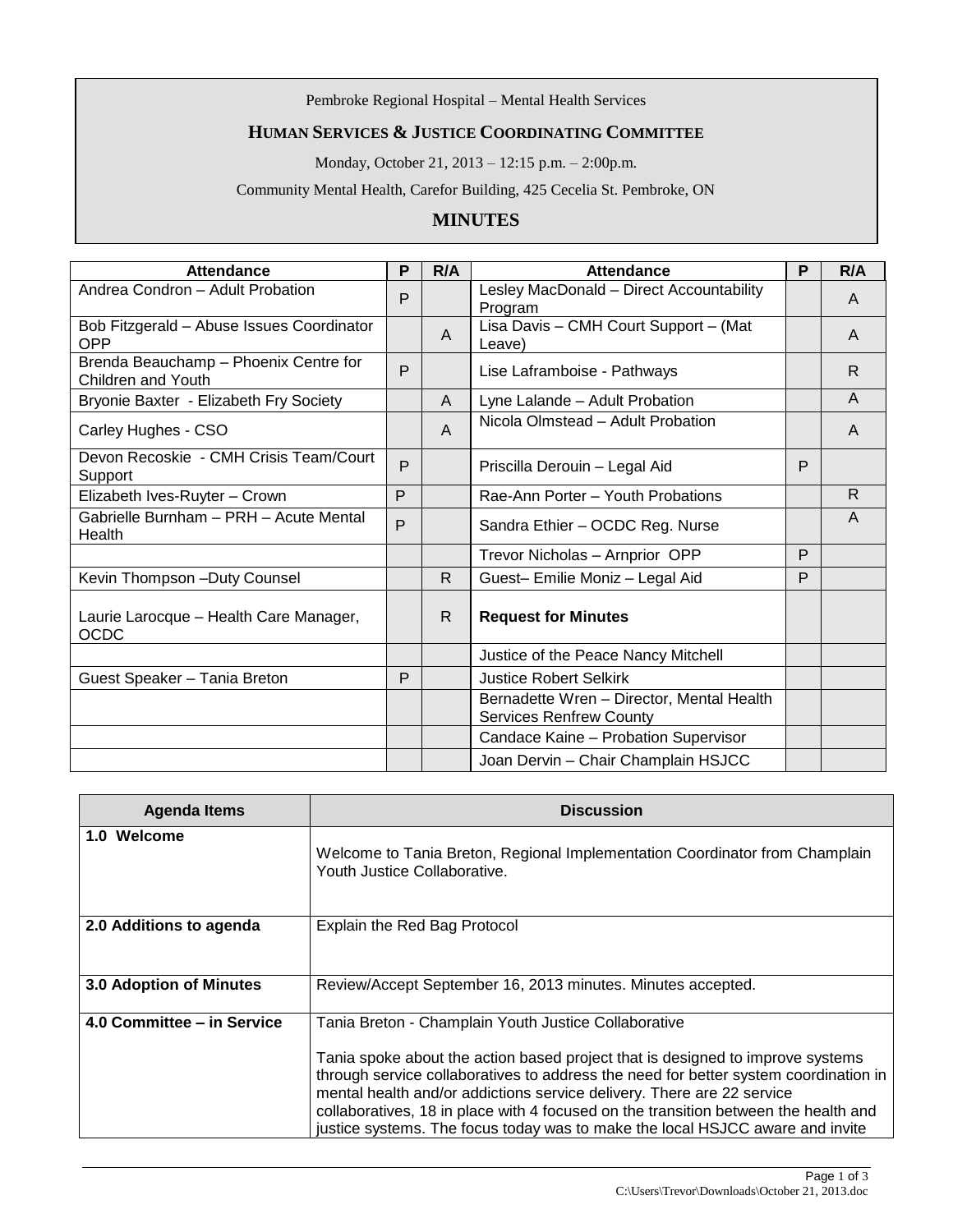| 5.0 Sub-Committees Update | Renfrew County HSJCC to become an advisory member to represent rural areas.<br>Asked to identify what the local needs/gaps are, bring to the table and have and<br>equal voice in voting. Wednesday, the CYJC will be narrowing down to one<br>identified gap for the Champlain Region. Brenda Beauchamp has agreed to be the<br>rep for HSJCC. Our HSJCC meetings do not coordinate with the next 3 meeting<br>dates of the CYJC meetings. Brenda will be our observer and bring back the<br>information.<br>Please see the attached PowerPoint presentation.<br>Release from Custody - Devon is waiting for minutes from the last meeting in<br>Ottawa- now has ability to attend. |
|---------------------------|--------------------------------------------------------------------------------------------------------------------------------------------------------------------------------------------------------------------------------------------------------------------------------------------------------------------------------------------------------------------------------------------------------------------------------------------------------------------------------------------------------------------------------------------------------------------------------------------------------------------------------------------------------------------------------------|
| 6.0 Training              | Review of workshops attended:                                                                                                                                                                                                                                                                                                                                                                                                                                                                                                                                                                                                                                                        |
| <b>Updates/Upcoming</b>   | November 25 - 27, 2013 Provincial HSJCC Conference Devon, Brenda, Elizabeth                                                                                                                                                                                                                                                                                                                                                                                                                                                                                                                                                                                                          |
| <b>Training/Education</b> | are attending.                                                                                                                                                                                                                                                                                                                                                                                                                                                                                                                                                                                                                                                                       |
|                           | ASIST - Assisted Suicide Intervention Training - can be taught to the community -                                                                                                                                                                                                                                                                                                                                                                                                                                                                                                                                                                                                    |
|                           | strong skills based intervention. Devon can forward dates of upcoming training if                                                                                                                                                                                                                                                                                                                                                                                                                                                                                                                                                                                                    |
|                           | interested. Please email Devon. Training occurs weekdays during business hours,                                                                                                                                                                                                                                                                                                                                                                                                                                                                                                                                                                                                      |
| 7.0 Members               | target group are front line workers.<br>Round Table discussion                                                                                                                                                                                                                                                                                                                                                                                                                                                                                                                                                                                                                       |
| <b>Updates/Concerns</b>   |                                                                                                                                                                                                                                                                                                                                                                                                                                                                                                                                                                                                                                                                                      |
|                           | Phoenix Centre for Children and Youth - The grand opening of the Youth Hub is                                                                                                                                                                                                                                                                                                                                                                                                                                                                                                                                                                                                        |
|                           | October 22nd from 3-7 at the Knights of Columbus Hall in Pembroke.                                                                                                                                                                                                                                                                                                                                                                                                                                                                                                                                                                                                                   |
|                           | Court Diversion - Devon is now covering Lisa's maternity leave full time. He has a                                                                                                                                                                                                                                                                                                                                                                                                                                                                                                                                                                                                   |
|                           | small case management and youth in transition caseload. He will be able to attend<br>court bails. Question as to how to access the Court Diversion program- Call or<br>email Devon, if not urgent can refer to central intake to help navigate the system.<br>To reach Devon - 613-732-3675 x 8051<br>Central Intake - 613-732-8770                                                                                                                                                                                                                                                                                                                                                  |
|                           | Mental Health Court 672 is adult only; application forms available from Elizabeth if<br>needed. The accused considered has to be supported by medical documents. Can<br>send application and say medical documents to follow. Reasonably recent<br>document from the family physician, preferably a psychiatrist. A lot of clients don't<br>agree with the fact that they have mental health issues. Devon can get some<br>information from hospital database information.                                                                                                                                                                                                           |
|                           | Crown - Elizabeth - Our HSJCC should compose the Renfrew advisory group for<br>the Champlain Youth Justice Service Collaboratives. This is an Important<br>opportunity to decide which goals we want to present on Wednesday. Suggestion<br>to add another half hour to these local meetings and do our CYJS meeting at the<br>same time and have one rep from our local.                                                                                                                                                                                                                                                                                                            |
|                           | Discussion - we may not be involved in Wednesday's decision, but our voice is in<br>future presentations to improve navigation through the justice system.                                                                                                                                                                                                                                                                                                                                                                                                                                                                                                                           |
|                           | Adult Probation - Issues at the probation office with getting OCDC to send<br>belongings of clients back to Pembroke. The Red Bag program has not been<br>working. Caseloads have been decreasing in Pembroke<br>Light House - in Pembroke, someone's private house has been opened up to<br>house homeless men. Discussion of mandate and protocol.                                                                                                                                                                                                                                                                                                                                 |
|                           | <b>Arnprior OPP</b> – Question as to what the Red Bag Program is. A protocol in place<br>when prisoners are coming to court in Pembroke to send I.D., medications, etc. for<br>mental health prisoners. If unexpected release in Pembroke then have their basic<br>belongings. Implemented through OCDC but never really worked, never caught<br>on. Should be a solvable problem, shouldn't be this hard. Transporters didn't want<br>responsibility for transporting personal belongings. Will check with OPP transport<br>unit and see what is going on.                                                                                                                          |